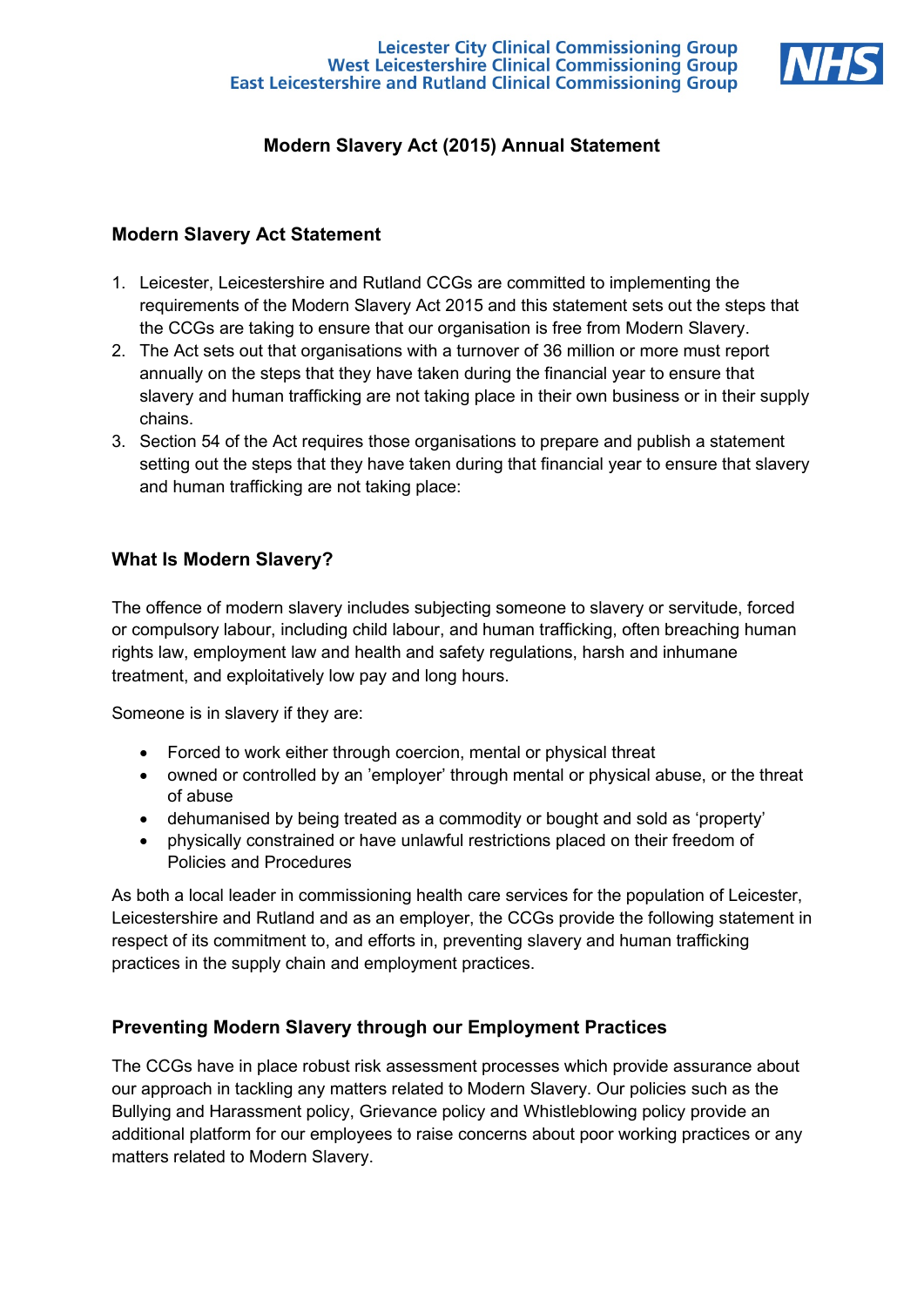The CCGs will continue to ensure our recruitment processes are robust by ensuring that there are practices in place that adhere to safe recruitment principles. This includes strict requirements in respect of identity checks, work permits and criminal records.

Our commitment to contribute to the eradication of modern slavery is reflected in our safeguarding policies and procedures including the Adult Safeguarding and Safeguarding Children policies, which have been developed in accordance with national and local safeguarding legislation and guidance. It includes guidance on recognising suspected human trafficking victim. Our safeguarding training includes information on modern slavery awareness.

### **Preventing Modern Slavery in our Procurement and our Supply Chain**

Contracting with providers is a core function of the CCGs. Our procurement approach follows the Crown Commercial Service standard. When procuring goods and services, we apply NHS Terms and Conditions (for nonclinical procurement) and the NHS Standard Contract (for clinical procurement). Both require suppliers to comply with relevant legislation.

The Modern Slavery Act and its explanatory notes are available at <http://www.legislation.gov.uk/ukpg5a/2015/30/contents/enacted>

Procurement arrangements are enhanced with Coronavirus guidance which explains how to address and report on modern slavery risks during the pandemic – *Coronavirus (COVID-19): Reporting Modern Slavery for Businesses*. It is essential that businesses continue their activity to identify and address risks of modern slavery in their operations and supply chains. Full guidance can be found here [https://www.gov.uk/government/publications/coronavirus](https://www.gov.uk/government/publications/coronavirus-covid-19-reporting-modern-slavery-for-businesses)[covid-19-reporting-modern-slavery-for-businesses.](https://www.gov.uk/government/publications/coronavirus-covid-19-reporting-modern-slavery-for-businesses)

## **Review of Effectiveness**

To identify and mitigate the risks of modern slavery and human trafficking in our own organisation and our supply chain we will continue to carry out the following;

- Complete pre-employment checks on staff we employ, confirming their identities and right to work in the United Kingdom. We will also ensure agencies are on approved frameworks.
- Follow NHS Agenda for Change Terms and Conditions to ensure that staff receive fair pay rates and contractual terms.
- Consult with Trade Unions on any proposed changes to employment terms and conditions.
- Support our staff to understand and respond to modern slavery and human trafficking, and the impact of modern slavery on individuals. each and every individual working in the NHS can have in keeping present and potential future victims of modern slavery and human trafficking safe.
- We will ensure that all NHS staff have access to training on how to identify those who are victims of modern slavery and human trafficking. This training will include the